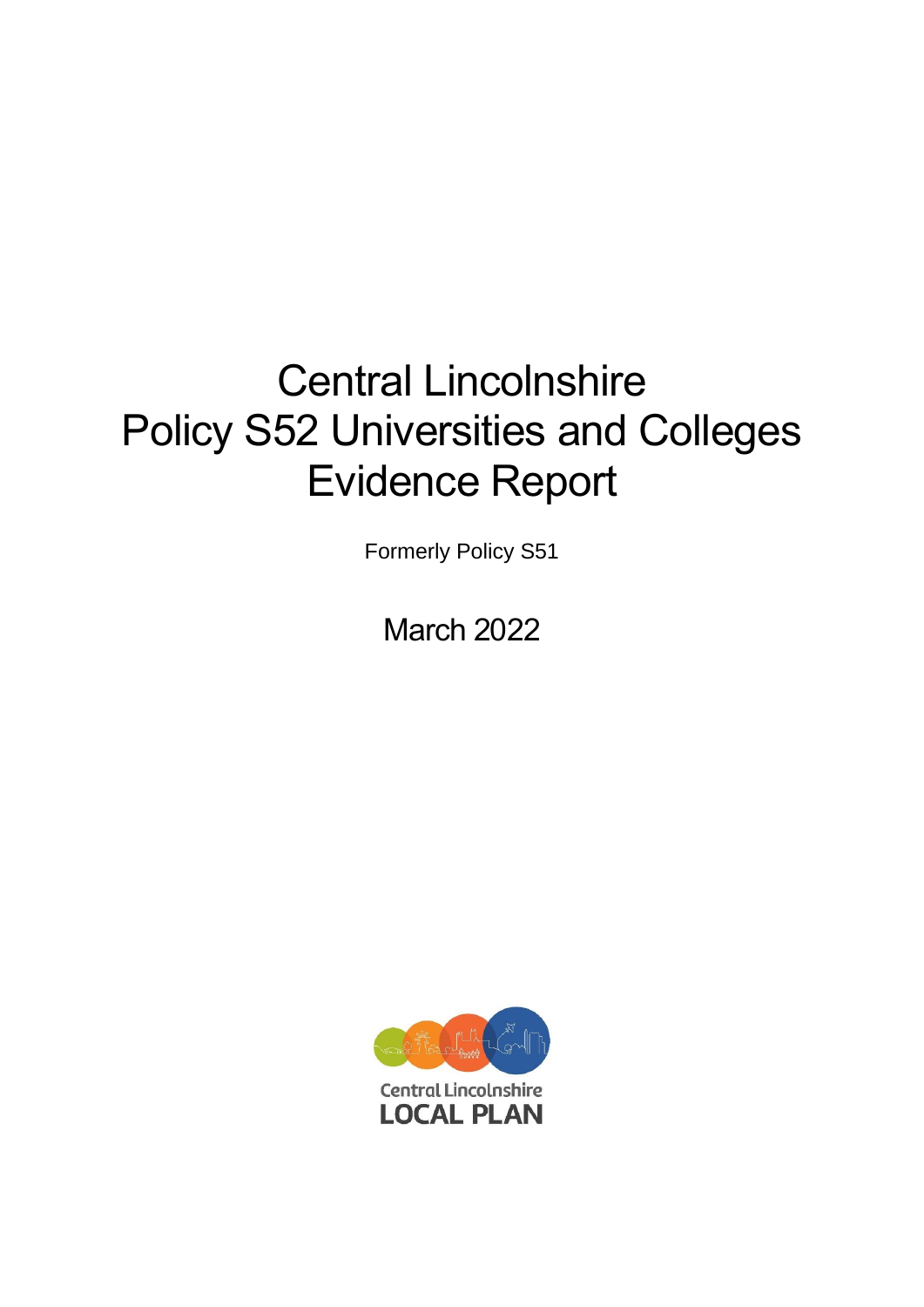# **Contents**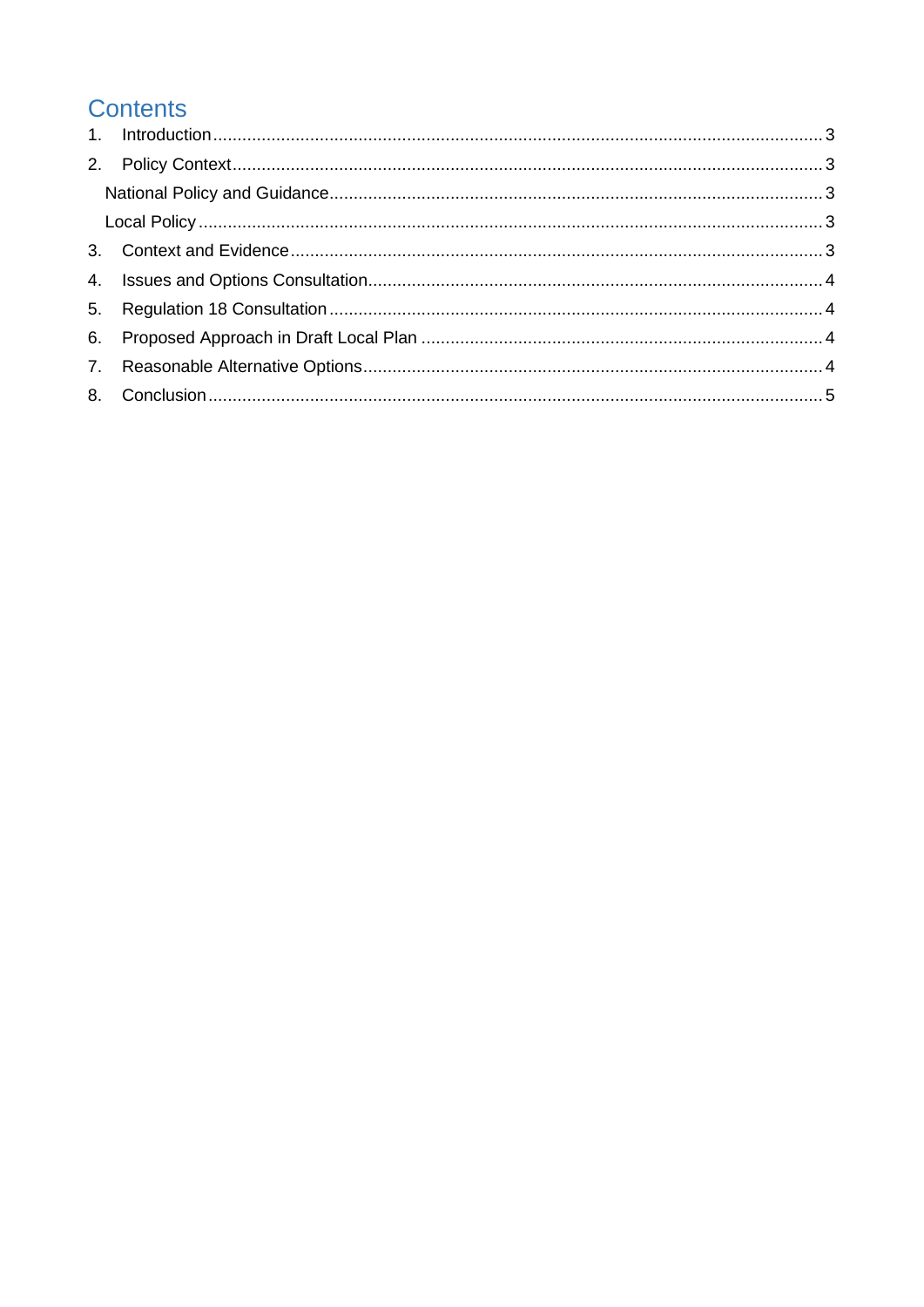### <span id="page-2-0"></span>1. Introduction

- 1.1. The Central Lincolnshire Local Plan is being updated since the first Local Plan for Central Lincolnshire, an area covering the districts of City of Lincoln, North Kesteven and West Lindsey, was adopted in April 2017.
- 1.2. This Evidence Report (which is one of a collection) provides background information and justification for Policy S52, which relates to Universities and Colleges.

### <span id="page-2-1"></span>2. Policy Context

#### National Policy and Guidance

- <span id="page-2-2"></span>2.1. Since the Central Lincolnshire Plan was adopted the National Planning Policy Framework (NPPF) was updated in July 2018 with subsequent additional changes being published in February 2019 and a further update in July 2021.
- 2.2. Section 8 of the NPPF relates to 'Promoting heathy and safe communities' within this section Paragraph 95 states:

*"It is important that a sufficient choice of school places is available to meet the needs of existing and new communities. Local planning authorities should take a proactive, positive and collaborative approach to meeting this requirement, and to development that will widen choice in education…"*

- 2.3. The Planning Practice Guidance (PPG) was first introduced in 2014 which offers 'live' government guidance. The PPG provides guidance to help in the implementation of policy in the NPPF. At the time of writing there was no specific guidance in relation to meeting the needs of further education.
- 2.4. The above NPPF policy has been taken into account in preparing the Draft Local Plan as a whole, and Policy S52 in particular.

#### Local Policy

<span id="page-2-3"></span>2.5. The adopted Local Plan contains a specific policy that relates to Lincoln's Universities and colleges. This policy acknowledges the importance of the institutions to Lincoln's economy and seeks to support their growth where they are well designed and integrated with their surroundings.

#### <span id="page-2-4"></span>3. Context and Evidence

- 3.1. In recent years the further education facilities within Lincoln have continued to be successful and expand. Lincoln's two universities and college have an important role to play in supporting the local economy, principally within Lincoln, in raising skills levels within the area as well as providing leisure and business facilities for the wider community.
- 3.2. Lincoln University's academic buildings are predominantly located around Lincoln's Brayford Pool, close to the city centre, and include the Science and Innovation Park and Enterprise Building as well as Performing Arts Centre and the Engine Shed, the largest live music venue in the region. Bishop Grosseteste University is located in uphill Lincoln and as well as academic facilities, provide BG Futures business incubation units,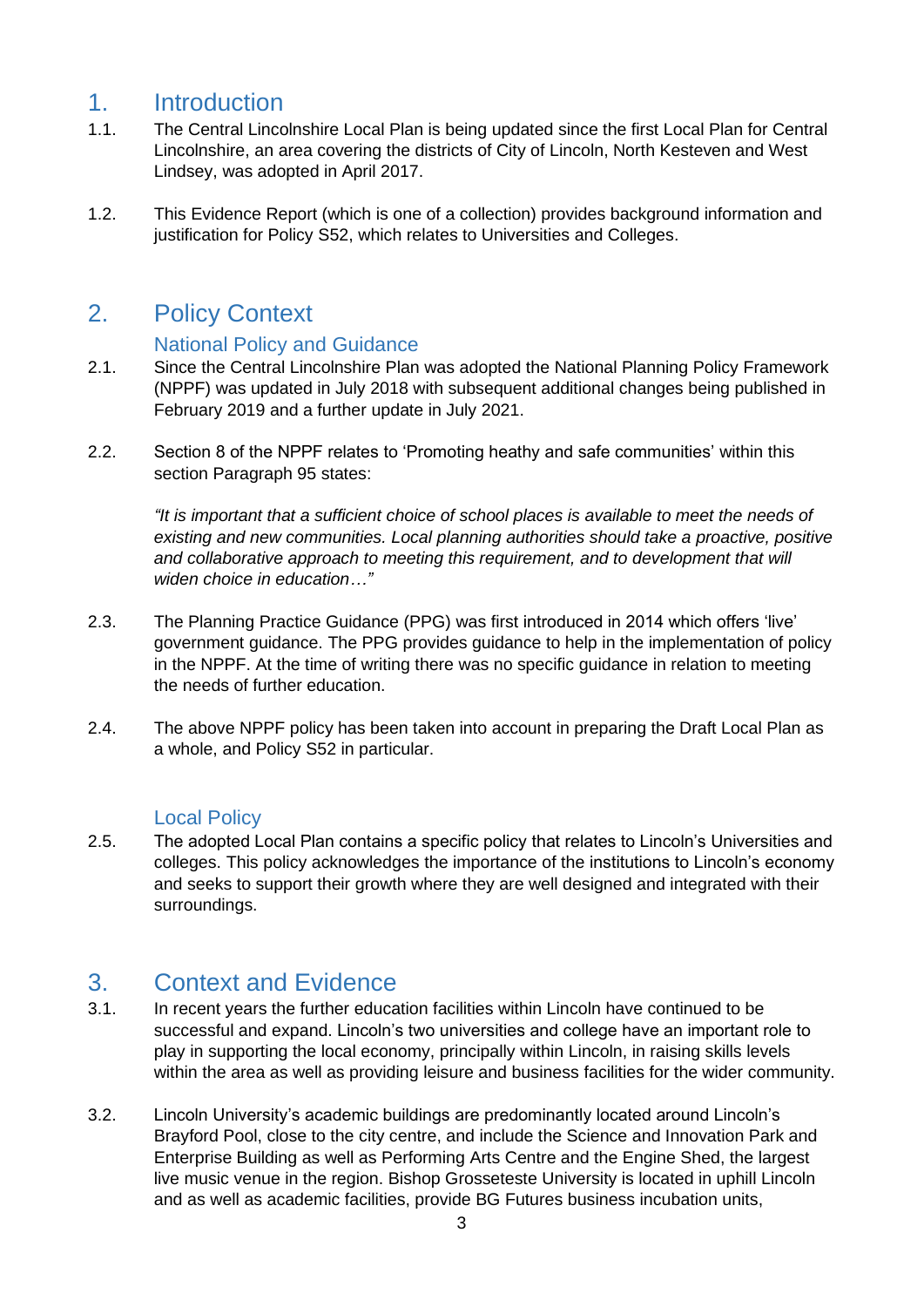conference and events facilities as well as The Venue Cinema. Lincoln College is principally located on Monks Road and Lindum Hill, Lincoln, close to the city centre also offer a range of conference and meeting facilities.

- 3.3. There is a need to both support the growth and development of Lincoln's universities and college yet also balance such growth against the need to protect Lincoln's unique natural and historic environment and to ensure that any development takes place in the most sustainable locations and manner.
- 3.4. The Central Lincolnshire Authorities have responded to these issues in a variety of ways including working closely with the universities and college in developing their masterplans as well as working with associated businesses and communities.

#### <span id="page-3-0"></span>4. Issues and Options Consultation

4.1. The Issues and Options consultation identified the existing policy LP32: Lincolns Universities and Colleges as a policy not intended to be changed. No comments were received in relation to this policy or the intention not to change it.

## <span id="page-3-1"></span>5. Regulation 18 Consultation

- 5.1. A Consultation Draft of the Local Plan was published for consultation between 30 June and 24 August 2021. During this eight week consultation comments were received on the plan, the policies within the plan, and supporting information and evidence.
- 5.2. Only a small number of comments were made on this policy. These comments have been summarised as follows:
	- Support provided for this policy.
	- Suggestion that other college campuses may benefit from being referenced in this policy.
- 5.3. It is not considered necessary to make any changes to this policy in light of the comments received, as the policy provides adequate wording to be applicable to other college campuses within the Central Lincolnshire area.

#### <span id="page-3-2"></span>6. Proposed Approach in Draft Local Plan

6.1. The Draft Local Plan includes a policy in relation to universities and colleges. This policy has been carried forward unchanged from the Adopted Local Plan.

#### <span id="page-3-3"></span>7. Reasonable Alternative Options

- 7.1. The following alternative options have been considered for this policy (option 1 being the preferred option).
- 7.2. Option 2: No policy relating to universities and colleges, rely on national policy. This option was discounted as it would not provide the support or certainty in relation to the development of the universities and colleges that is provided by the preferred option.